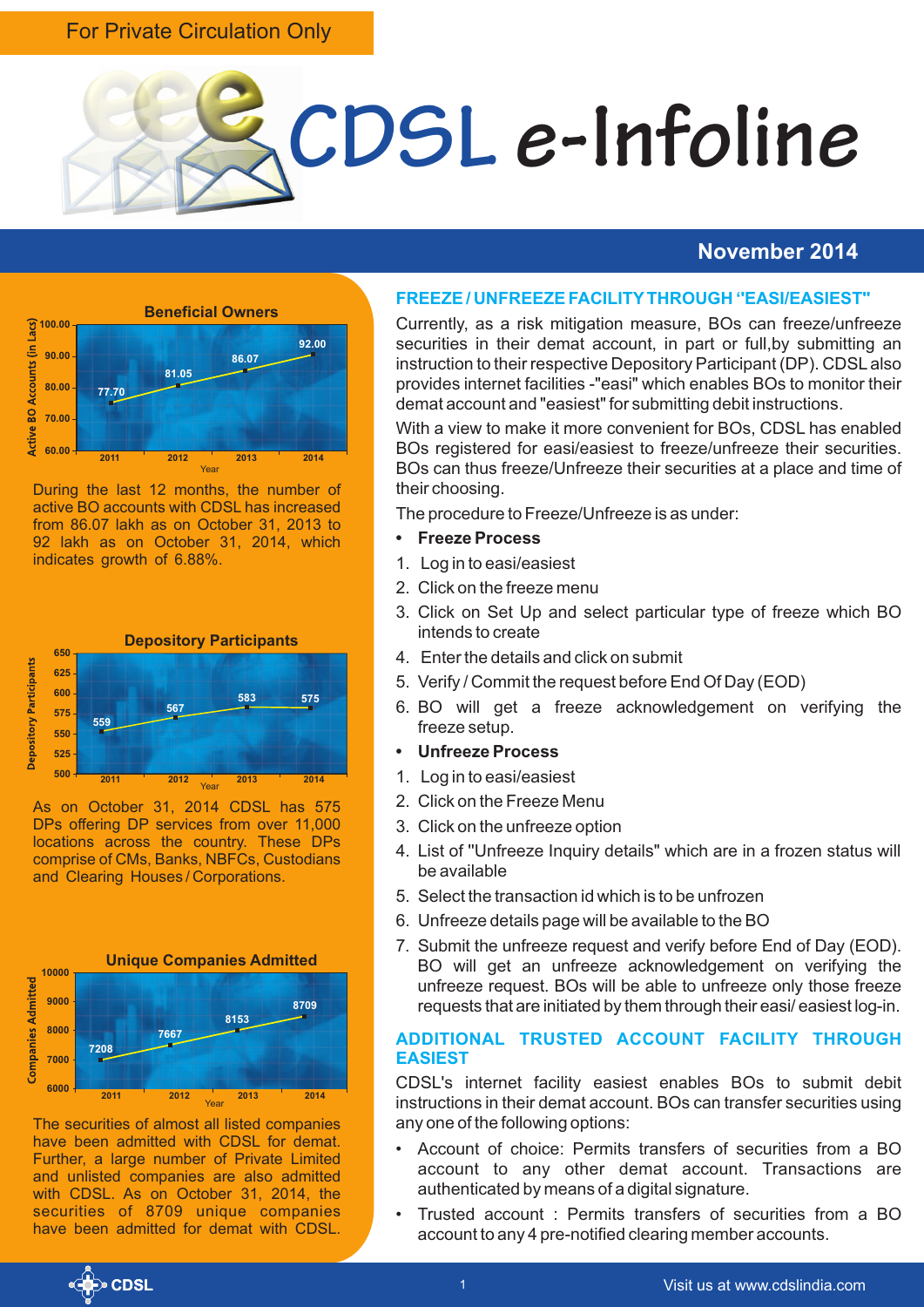## **CDSL e-Infoline INVESTOR AWARENESS PROGRAMS (IAPs)**

In order to mitigate risks associated with off market transfers, CDSL is pleased to inform that trusted account transfer has been extended to other pre-notified accounts. BOs using easiest may, thus, designate any four accounts of their choice including Clearing Member accounts for transferring securities from their account.

#### **CDSL's TRUST APPfor BOs**

CDSL had launched the TRUST -TRansactions Using Secured Texting facility as an alternative channel to submission of delivery instructions, for trades done on a stock exchange. By using TRUST, BOs can confirm delivery instructions uploaded by the broker by sending an SMS using any mobile phone with Android Operating System (OS) or through GPRS based version of TRUST for Android, iPhone, Blackberry and Windows based mobile devices.

CDSL is pleased to announce that TRUST Mobile application; "CDSL TRUST" has now been made available for download on Google Play Store. BOs may download this cost free App from their Android based mobile phones and follow the simple registration steps.

#### **SHIFTING OF OFFICE**

CDSL has shifted its office to new premises in New Delhi and Kochi in the months of September and October, 2014. The new addresses are as follows:

#### **New Delhi**

101, 1st Floor, Aggarwal Corporate Tower, Plot No. 23, District Center, Rajendra Place, New Delhi-110008

#### **Kochi**

BSE Investors Service Centre, Sree Lakshmi Tower, 2nd Floor, Ravipuram Road, Ravipuram, Ernakulam, Kerala - 680016

#### **CHANGE IN THE NAME OF DPs**

| DP ID | <b>OLD NAME</b>                                            | <b>NEW NAME</b>                                  |
|-------|------------------------------------------------------------|--------------------------------------------------|
| 36300 | <b>Sunteck Wealthmax</b><br><b>Capital Private Limited</b> | <b>SW Capital</b><br><b>Private Limited</b>      |
| 61400 | <b>Gigantic Securities</b><br>Limited                      | Rudra Shares and<br><b>Stock Brokers Limited</b> |

#### **NISM DEPOSITORYOPERATIONS CPE PROGRAM**

As an NISM accredited CPE Provider for conducting the Depository Operations Program, CDSL has conducted CPE training programs at Ludhiana on October 11, 2014 and Kolkata on October 18, 2014.

### **SUCCESSFULFACILITATION OF ELECTRONIC VOTING**

CDSL's e-Voting System enables investors to cast their votes pertaining to company resolutions through the internet till closure of e-voting event. At present, 3345 companies have signed the agreement with CDSL for availing its e-Voting facility of which 2923 companies have used CDSL's e-Voting platform to conduct electronic voting for AGMs and postal ballot resolutions on 3437 occasions.

To register your company for e-Voting, please contact Mr. Anand Tirodkar on 022-22728153, anandt@cdslindia.com or Mr. Ankit Bandivadekar on 022-22728634, ankitb@cdslindia.com.

During October 2014, CDSL BOPF Trust has conducted 13 IAPs across India in association with BSE Investor Protection Fund. DPs such as India Infoline Limited, HDFC Securities Limited, Way2Wealth Brokers Private Limited, Sharekhan Limited, IndiaNivesh Securities Private Limited, PCS Securities Limited, Inventure Growth & Securities Limited, Celebrus Capital Limited, State Bank of India also participated in these IAPs.

Further, leading dailies such as Hindustan, Eenadu, Sandesh etc. also contributed in making these IAPs a success. These programs were directed towards educating the investors about depository services, risk management and the Rajiv Gandhi Equity Savings Scheme (RGESS). For details of forthcoming IAPs, kindly visit [www.cdslindia.com](http://www.cdslindia.com/)



Mr. Dharmesh Kant of IndiaNivesh Securities Private Limited addressing the audience at an IAP conducted at Nagpur on October 11, 2014.



Ms. Niyati Pimparikar of State Bank of India addressing the audience at their SBI INTOUCH Digital Branch in Phoenix Marketcity, Mumbai on October 18, 2014.



Mr. Shibunath T. A. of CDSL addressing the audience at an IAP conducted at Kannur, Kerala on October 30, 2014 in association with Celebrus Capital Limited and BSE Investor Protection Fund.

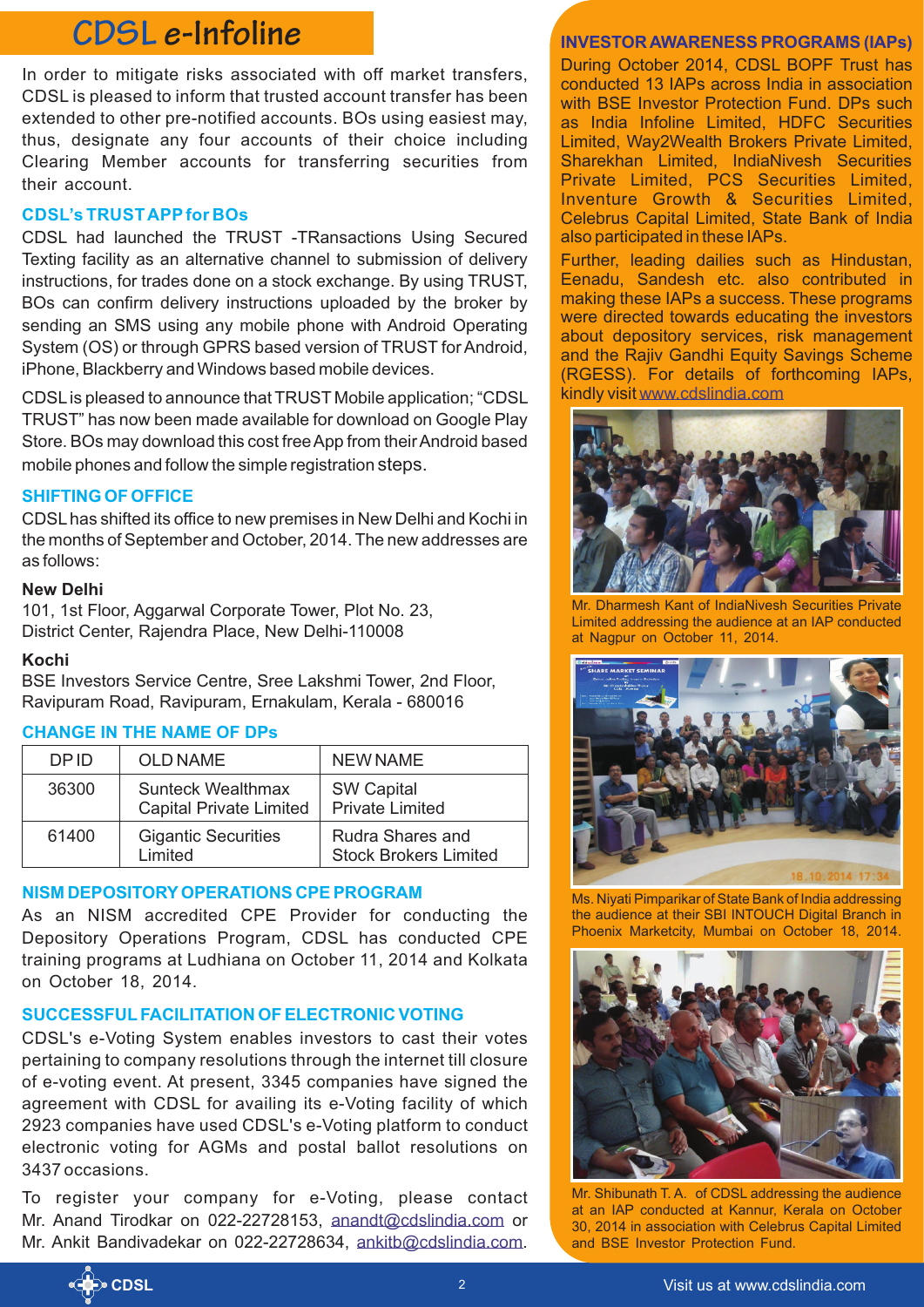## **CDSL e-Infoline**

## **FAQ on eInsurance Account (eIA)**

#### **1. What is an eIA?**

Ans - eIA is electronic Insurance Account. eIA is used to hold insurance policies in electronic form.

#### **2. What type of securities can be held under eIA?**

Ans - eIAcan be used only to hold policies. eIAcannot be used presently to hold securities or any type of instruments other than policies.

#### **3. What types of policies can be held under an eIA?**

Ans - At present, only life insurance policies can be held under an eIA. Instructions will be issued by Insurance Regulatory & Development Authority (IRDA) and Central Insurance Repository Limited (CIRL) subsequently when you can hold policies pertaining to general insurance or health insurance.

#### **4. Can I have a single demat account to hold securities as well as policies?**

Ans - At present, you will have to open two accounts i.e. Demat account to hold securities and eIAto hold policies.

#### **5. How many policies can be held under a single eIA?**

Ans - Any number of policies can be held under a single eIA.

#### **6. Can I hold policies of all my family members under one single eIA?**

Ans - An eIA can be opened in the name of proposer. Thus, if you are the proposer for policies of multiple family members, then these policies can be held in the account opened in your name.

#### **7. Can I open an account in the name of my minor child?**

Ans - At present, IRDA guidelines do not allow a minor to open and maintain an eIA. Hence policies where the insured is a minor have to be linked to the eIAopened in the name of the parent who is the proposer to the said policy.

#### **8. How do I open my eIA?**

Ans - You will be required to approach either CIRL or any of its Agent , popularly called an AP, fill up the KYC form and submit the same duly complete in all respects along with the proof of address, proof of identity and proof of date of birth to get an account opened. After the account is opened, an email and an SMS would be received by the eIAholder intimating the creation of the account. Aseparate mail/SMS intimating the password would be sent.

#### **9. What are the documents that can be used as Proof of Address?**

Ans - Aadhaar card, Driving license, Ration card, etc. Please refer our site '<www.cirl.co.in>' for the complete list of documents.

#### **10. What are the documents that can be used as Proof of Identity?**

Ans - Aadhaar card, PAN card, etc. Please refer our site '<www.cirl.co.in>' for the complete list of documents.

#### **11. What are the documents that can be used as Proof of date of birth?**

Ans - Aadhaar card, PAN card, Driving license, Passport, etc. Please refer our site '<www.cirl.co.in>' for the complete list of documents

#### **12. Can an NRI open an eIA?**

Ans - Yes. An NRI can open an eIA.

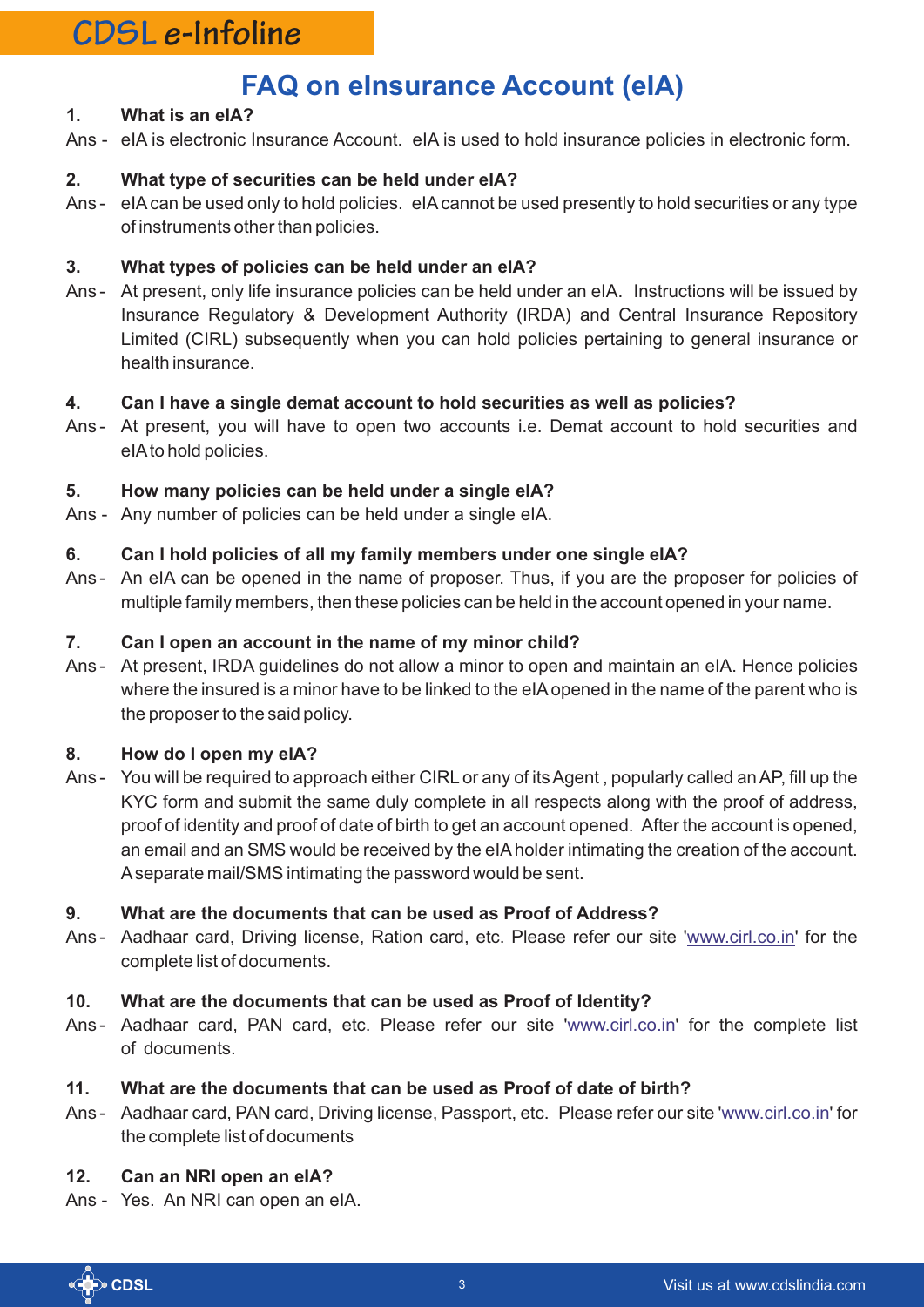## **CDSL e-Infoline**

#### **13. Can a foreign individual open an eIA?**

Ans - Yes. A foreign individual can open an eIA.

#### **14. Can a corporate open an eIA?**

Ans - No. Presently only individuals are allowed to open an eIA

#### **15. Can Insurance policies issued outside India be held in eIA?**

Ans - No. Only policies issued by domestic insurance companies can be held in the eIA.

#### **16. Are both mobile number and e-mail id mandatory for opening an eIA?**

Ans- Yes, both mobile number and e-mail id are mandatory for opening an eIA.

#### **17. Do I have to approach CIRL directly to open my eIA or can it be through agents appointed by CIRL?**

Ans - One can open an account through either CIRL or its branches directly or through any of the agents i.e. Approved Persons (APs) of CIRL. The complete list of APs and their locations are available on our website '<www.cirl.co.in>'.

#### **18. Can the KYC updated with KRA be used to open eIA?**

Ans - KYC available with KRA registered with SEBI, cannot be used for opening eIA. KYC Documentation has to be submitted to CIRL/AP for opening eIA.

#### **19. Can I open separate eIA to hold policies issued by different companies?**

Ans - A person can open only one eIA, to hold insurance policies in electronic form.

#### **20. Can I open separate eIA with different APs?**

Ans - A person can open only one eIA across all APs/IRs.

#### **21. How do I operate the account?**

Ans - Immediately after your account is opened, you will receive a welcome message on your registered email ID and mobile number. Thereafter, you can use the login and password received by you through the aforesaid communications to access your account.

#### **22. Is it necessary to appoint an Authorised Representative (AR) for every eIA?**

Ans - AR is a person who will be entitled to access the eIA of the policyholder in the event of his/her demise or in his/her incapacity to operate the eIA the present guidelines require an eIA account holder to appoint an AR. If an eIA does not wish to appoint a third person as a AR, he/she can appoint themselves as the AR for the eIA.

#### **23. Can my insurance agent be appointed as AR?**

- Ans Any adult individual can be appointed as an AR.
- **24. Will my insurance agent know about all the policies held by me even if it is procured directly or through some other agent?**
- Ans Insurance agent will not know about all the policies held in your account. The insurance agent will know only about policies that are sourced through him.

#### **25. Can lapsed polices be dematerialized?**

Ans - No. Only active policies can be dematerialised

#### **26. Can a policy be rematerialized?**

Ans - Yes.